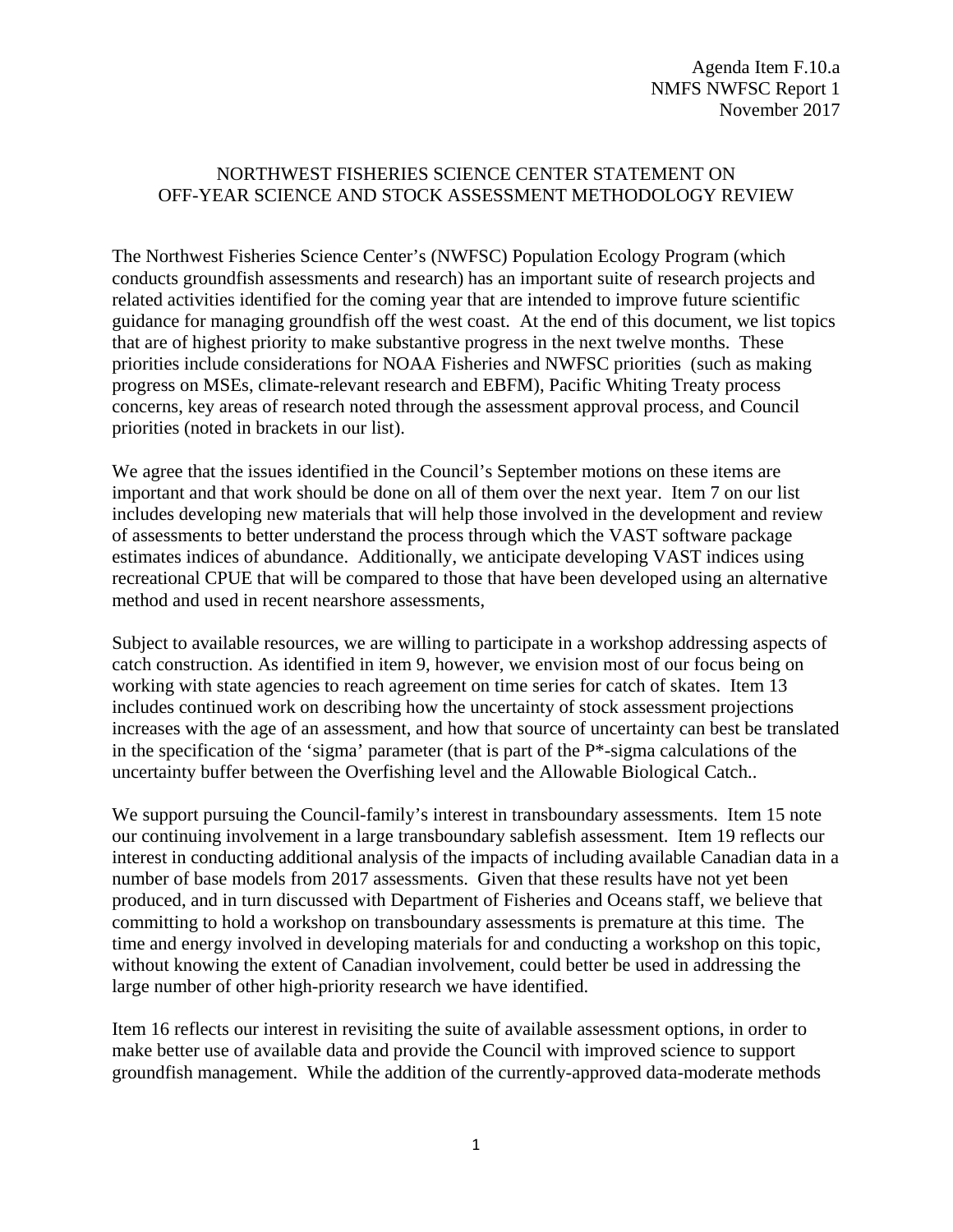were a step forward, the current Terms of Reference (TORs) require the exclusion of all compositional data, which we feel is no longer is an acceptable limitation. Similarly, our TORs place greater restrictions on the conduct of assessment updates than is the case in most, if not all, other regions. The Benchmark assessment process has served the Council well and has helped to improve assessments and stakeholder confidence in results. However, this process is an extremely resource intensive one, arguably the most intensive in the world, in terms of both the development and review of a single assessment. We believe that the Council can be better served by our ability to employ an expanded array of approaches, and that the STAR process can be used to help relieve the SSC of much of the additional review burden that would be associated with conducting more, and more varied, less-then-Benchmark assessments.

Finally, we agree with the need for additional research and review of the representativeness of age data. however, this was an issue raised in the 2017 assessment reviews not only in the context of conditional age-at-length, but also with respect to the direct inclusion of ("marginal") age data in a model. Identifying the extent of potential concerns, across assessed species, and reaching agreement on the recommended methods for recognizing and addressed situations regarded as problematic should be a high priority before the next round of assessment development begins.

We look forward to the opportunity to discuss these priorities with the Council and its advisory bodies.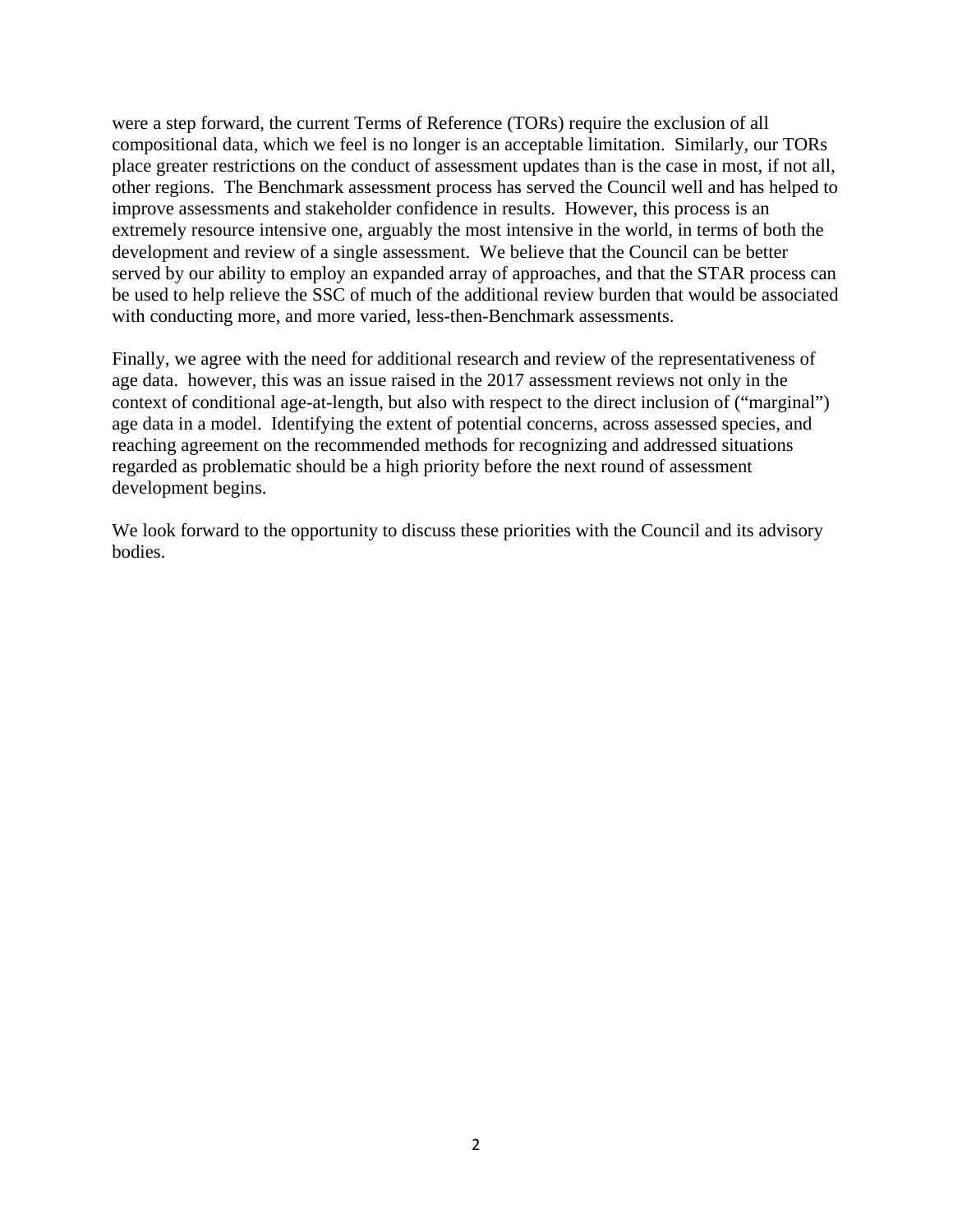# **NWFSC Population Ecology Program's Research Priorities for Fiscal Year 2018**

# **Top Tier**

- 1. Hake assessment and Management Strategy Evaluation (MSE) development: conduct the 2018 assessment, initiate development of a new, multi-area MSE model, and continue related research on environmental and life-history influences on hake distribution and movement.
- 2. Update stock-assessment prioritization analysis for 2018 selection of species to be assessed in 2019.
- 3. Continue service on Council advisory bodies.
- 4. Complete Climate Vulnerability Analysis.
- 5. Continue analysis of the impacts on stock assessment results of reduced data availability from NWFSC groundfish surveys, in the event that changes are made necessary by available funding.

### **2nd Tier**

- 6. Assist in organizing and executing workshops and methods reviews related to improving the assessment enterprise, as needed.
- 7. Develop additional analysis, documentation and training/education for using the VAST software package to develop indices from both fishery-dependent and -independent sources, including comparison with the current approach for estimating recreational CPUE indices. **[Council]**
- 8. Continue research into oceanographic drivers of petrale sole recruitment strength.
- 9. Work with state agencies to create/improve catch histories, particularly for individual skate species in anticipation of 2019 assessments of longnose and big skates. **[Council]**
- 10. Participate in research with AFSC and DFO on the variability in growth and maturity of skates over large marine ecosystems.
- 11. Identify ageing priorities and targets for 2019 assessments.
- 12. Develop an MSE for west coast sablefish to examine the potential impacts of climate change scenarios.
- 13. Continue research into changes in the uncertainty ("sigma") of assessment projections associated with the age of the assessment. **[SSC]**
- 14. Test and document new versions of the Stock Synthesis (SS) software, and incorporate improvements into the R4SS programming.
- 15. Contribute to a transboundary sablefish stock assessment (including the west coast, Canada, Alaska). **[Council]**
- 16. Enhance, and contribute to review of, data-limited and update assessment alternatives, for potential use in 2019. **[SSC]**

### **3rd Tier**

- 17. Attempt to identify quantifiable environment metrics that are linked to one of more aspects of the populations dynamics (recruitment, growth, mortality) of some important groundfish species.
- 18. Archive models and files from all assessments in order to insure future reproducibility of results, and support agency assessment databases.